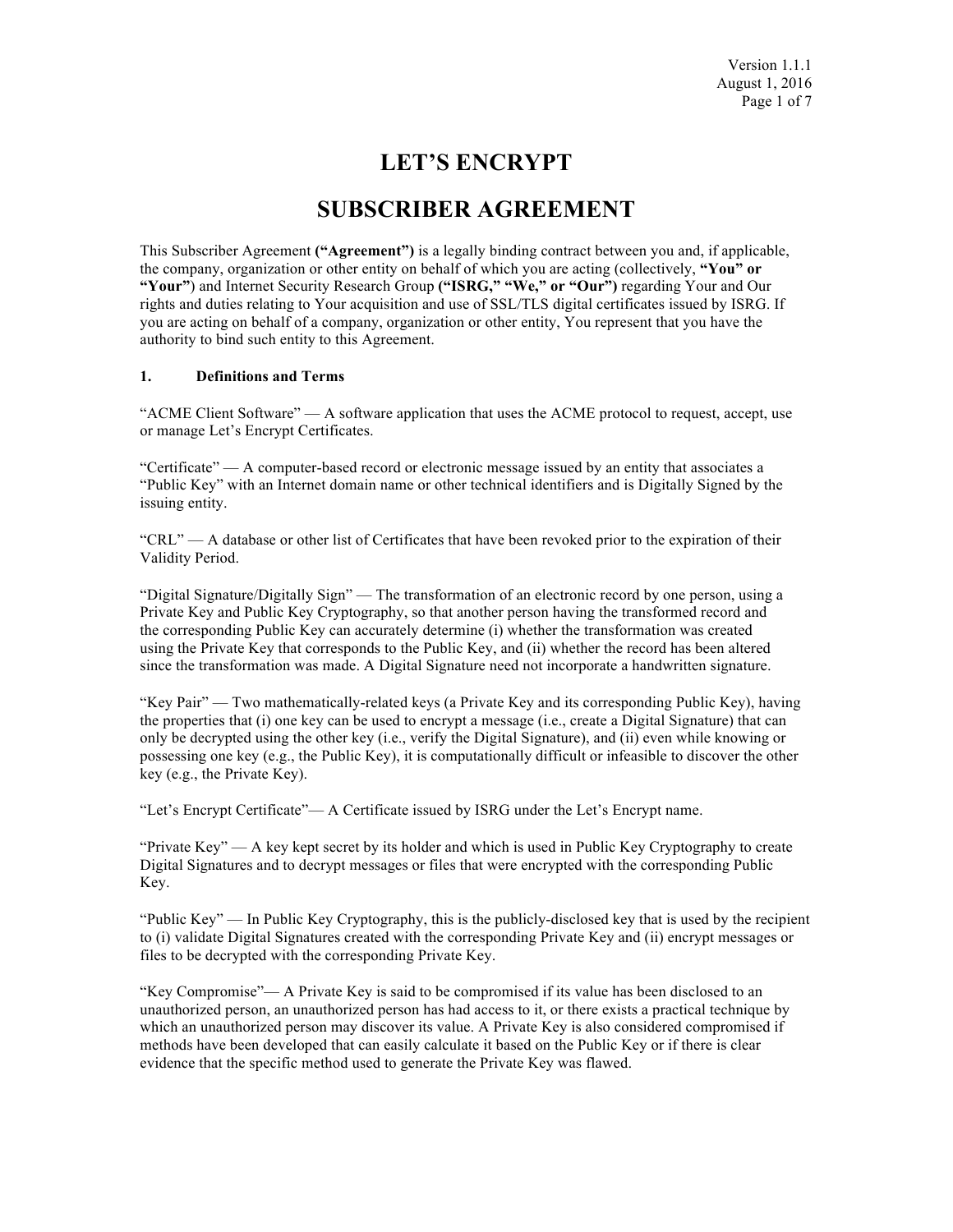"Public Key Cryptography" — A type of cryptography that uses a Key Pair to securely encrypt and decrypt messages. One key encrypts a message, and the other key decrypts the message. One key is kept secret (the Private Key), and one is made available to others (the Public Key). These keys are, in essence, large mathematically-related numbers that form a unique pair. Either key may be used to encrypt a message, but only the other corresponding key may be used to decrypt the message.

"Repository" — An online system maintained by ISRG for storing and retrieving Let's Encrypt Certificates and other information relevant to Let's Encrypt Certificates, including information relating validity or revocation.

"Validity Period" — The intended term of validity of a Certificate, beginning with the date of issuance ("Valid From" or "Activation" date), and ending on the expiration date indicated in such Certificate ("Valid To" or "Expiry" date).

"Your Certificate" — A Let's Encrypt Certificate issued to You.

## **2. Effective Date, Term, and Survival**

## **2.1 Effective Date of Agreement**

This Agreement is effective once You request that ISRG issue a Let's Encrypt Certificate to You.

## **2.2 Term**

Each of Your Certificates will be valid for the Validity Period indicated in such Certificate unless revoked earlier. This Agreement will remain in force during the entire period during which any of Your Certificates are valid, continuously so as to include any renewal periods (including automatic renewals). Once You no longer possess any valid Let's Encrypt Certificate, this Agreement will terminate.

#### **2.3 Survival**

Sections in this Agreement concerning privacy, indemnification, disclaimer of warranties, limitations of liability, governing law, choice of forum, limitations on claims against ISRG, and prohibitions on the use of fraudulently-obtained Certificates and expired Certificates shall survive any termination or expiration of this Agreement.

#### **3. Your Warranties and Responsibilities**

#### **3.1 Warranties**

By requesting, accepting, or using a Let's Encrypt Certificate:

- **You warrant** to ISRG and the public-at-large that You are the legitimate registrant of the Internet domain name that is, or is going to be, the subject of Your Certificate, or that You are the duly authorized agent of such registrant.
- You warrant to ISRG and the public-at-large that either (1) You did not obtain control of such domain name as the result of a seizure of such domain name, or (2) such domain name had no ongoing lawful uses at the time of such seizure.
- **You warrant** to ISRG and the public-at-large that all information in Your Certificate regarding You or Your domain name is accurate, current, reliable, complete, and not misleading.
- **You warrant** to ISRG and the public-at-large that all information You have provided to ISRG is, and **You agree** that all information you will provide to ISRG at any time will be, accurate, current, complete, reliable, and not misleading.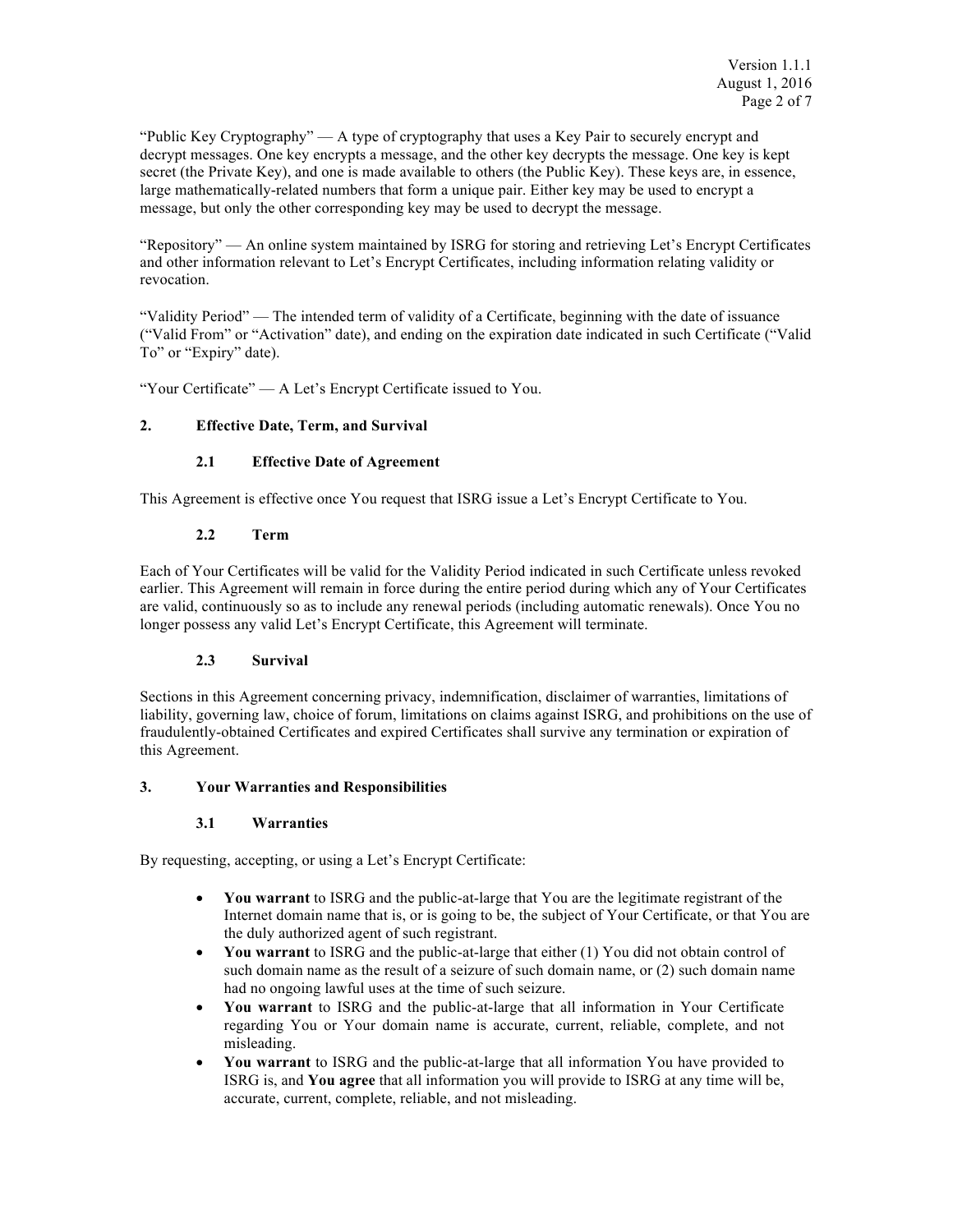- **You warrant** to ISRG and the public-at-large that You rightfully hold the Private Key corresponding to the Public Key listed in Your Certificate.
- **You warrant** to ISRG and the public-at-large that You have taken, and **You agree** that at all times You will take, all appropriate, reasonable, and necessary steps to maintain sole control of, secure, properly protect and keep secret and confidential the Private Key corresponding to the Public Key in Your Certificate (and any associated activation data or device, e.g. password or token).

# **3.2 Changes in Certificate Information**

If at any time You no longer control the Internet domain names associated with any of Your Certificates, or if any of the warranties in Section 3.1 above are no longer true with respect to any of Your Certificates in any other way, You will immediately request that ISRG revoke the affected Certificates. You may request replacement Let's Encrypt Certificates before revoking the affected Certificates, provided that the warranties in Section 3.1 above are true with respect to the replacement Certificates.

## **3.3 Certificate Issuance**

The contents of Your Certificates will be based on the information You or Your ACME Client Software sends to ISRG.

If ISRG accepts your request for a Let's Encrypt Certificate, ISRG will create Your Certificate and it will be provided to You through the ACME protocol. If ISRG is unable to confirm your identity or authorization, Your request may be denied.

ISRG may, in its sole discretion, refuse to grant Your request for a Let's Encrypt Certificate, including for any lawful reason stated or not stated in this Agreement.

# **3.4 Key Pair Generation**

Your Key Pair (Public and Private Keys) will be generated by You or Your ACME Client Software on Your systems. You will submit the corresponding Public Key to ISRG and it will be incorporated into Your Certificate. ISRG will store Your Certificate in its Repository. ISRG will not have access to Your Private Key. Your Private and Public Keys will remain Your property.

We will use technical methods and protocols to verify that You have exclusive control over the subject Internet domain name. This verification is done solely to assist ISRG in determining whether to issue a Let's Encrypt Certificate and is not a service being performed for Your benefit or on Your behalf.

# **3.5 Inspection and Acceptance of Certificates**

You warrant to ISRG and the public-at-large, and You agree, that You will immediately inspect the contents of Your Certificate ("Initial Inspection"), and to immediately request revocation if you become aware of any inaccuracies, errors, defects, or other problems (collectively, "Certificate Problems") with Your Certificate. Your ACME Client Software may perform this task for You. You agree that You will have accepted Your Certificate when You first use Your Certificate or the corresponding Private Key after obtaining Your Certificate, or if You fail to request revocation of Your Certificate immediately following Initial Inspection.

# **3.6 Installation and Use of Your Certificate**

You may reproduce and distribute Your Certificate on a nonexclusive and royalty-free basis, provided that it is reproduced and distributed in full and in compliance with this Agreement. You warrant to ISRG and the public-at-large, and You agree, that You will install Your Certificate only on servers that are accessible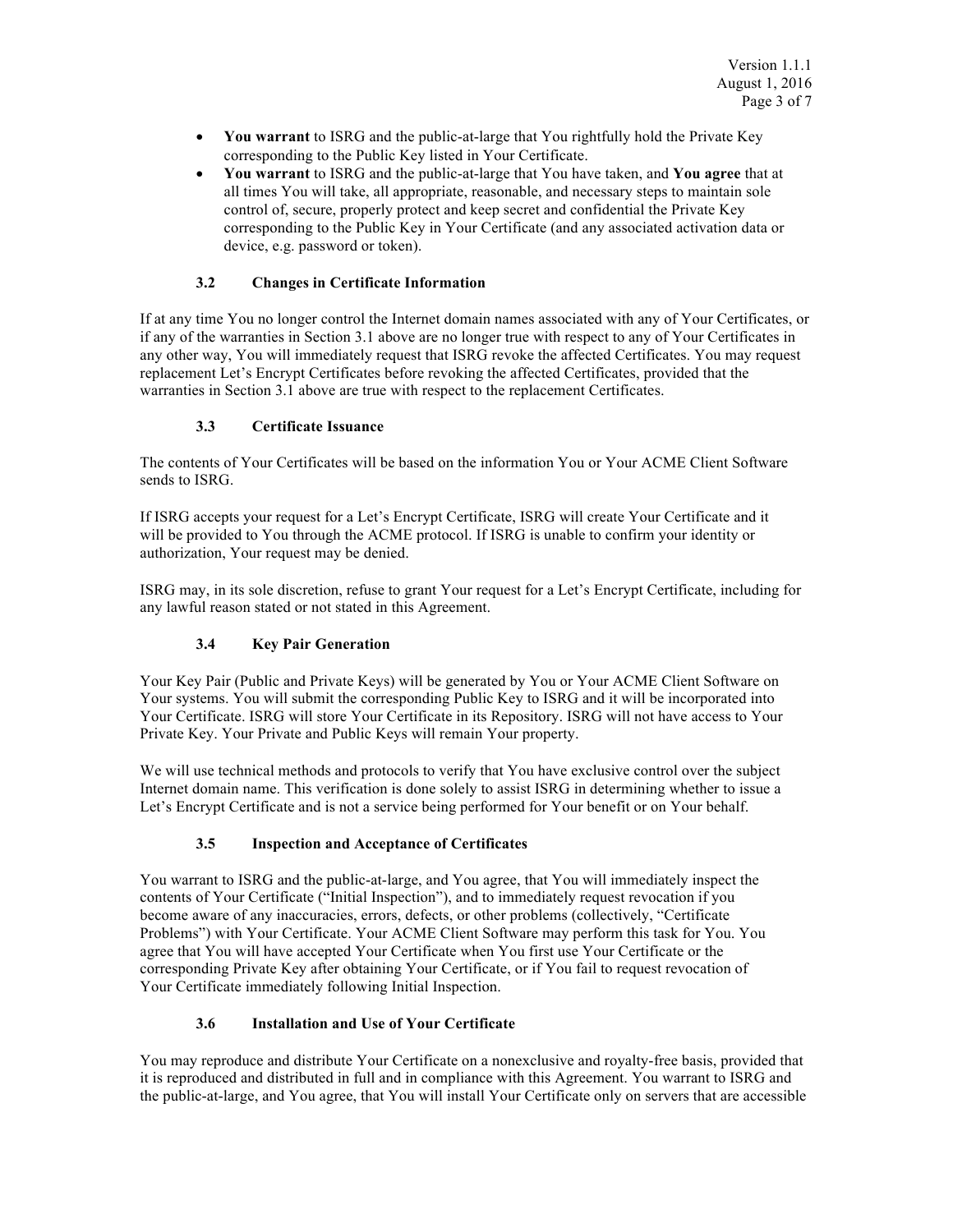at the subjectAltName(s) listed in Your Certificate, and that you will use Your Certificate solely in compliance with all applicable laws and solely in accordance with this Agreement. Your Certificate will remain the property of ISRG, subject to Your right to use it as set forth in this Agreement.

The purpose of Your Certificate is to authenticate and encrypt Internet communications. ISRG is not responsible for any legal or other consequences resulting from or associated with the use of Your Certificate. You agree that You will not use Your Certificate for any purpose requiring fail-safe performance, such as the operation of public utilities or power facilities, air traffic control or navigation systems, weapons systems, or any other systems, the failure of which would reasonably be expected to lead to bodily injury, death or property damage.

# **3.7. When to Revoke Your Certificate**

You warrant to ISRG and the public-at-large, and You agree, that You will immediately request that Your Certificate be revoked if: (i) there is any actual or suspected misuse or Key Compromise of the Private Key associated with the Public Key included in Your Certificate, or (ii) any information in Your Certificate is, or becomes, misleading, incorrect or inaccurate. You may make a revocation request to ISRG using ACME Client Software. You should also notify anyone who may have relied upon Your use of Your Certificate that Your encrypted communications may have been subject to compromise.

## **3.8 When to Cease Using Your Certificate**

You warrant to ISRG and the public-at-large, and You agree, that You will promptly cease using Your Certificate (i) if any information in Your Certificate is, or becomes, misleading, incorrect or inaccurate, or (ii) upon the revocation or expiration of Your Certificate.

## **3.9 When to Cease Using Your Private Key**

You warrant to ISRG and the public-at-large, and You agree, that You will promptly cease all use of the Private Key corresponding to the Public Key included in Your Certificate upon revocation of Your Certificate for reasons of known or suspected Key Compromise.

#### **3.10 Indemnification**

You agree to indemnify and hold harmless ISRG and its directors, officers, employees, agents, and affiliates from any and all liabilities, claims, demands, damages, losses, costs, and expenses, including attorneys' fees, arising out of or related to: (i) any misrepresentation or omission of material fact by You to ISRG, irrespective of whether such misrepresentation or omission was intentional, (ii) your violation of this Agreement, (iii) any compromise or unauthorized use of Your Certificate or corresponding Private Key, or (iv) Your misuse of Your Certificate. If applicable law prohibits a party from providing indemnification for another party's negligence or acts, such restriction, or any other restriction required by law for this indemnification provision to be enforceable, shall be deemed to be part of this indemnification provision.

#### **4. ISRG's Rights and Responsibilities**

# **4.1 Privacy**

Because others may rely on your use of Your Certificates to encrypt Internet communications, much of the information You send to ISRG will be published by ISRG and will become a matter of public record. ISRG's collection, storage, use and disclosure of such information are governed by the Let's Encrypt Privacy Policy at: https://letsencrypt.org/privacy/.

#### **4.2 Certificate Repository**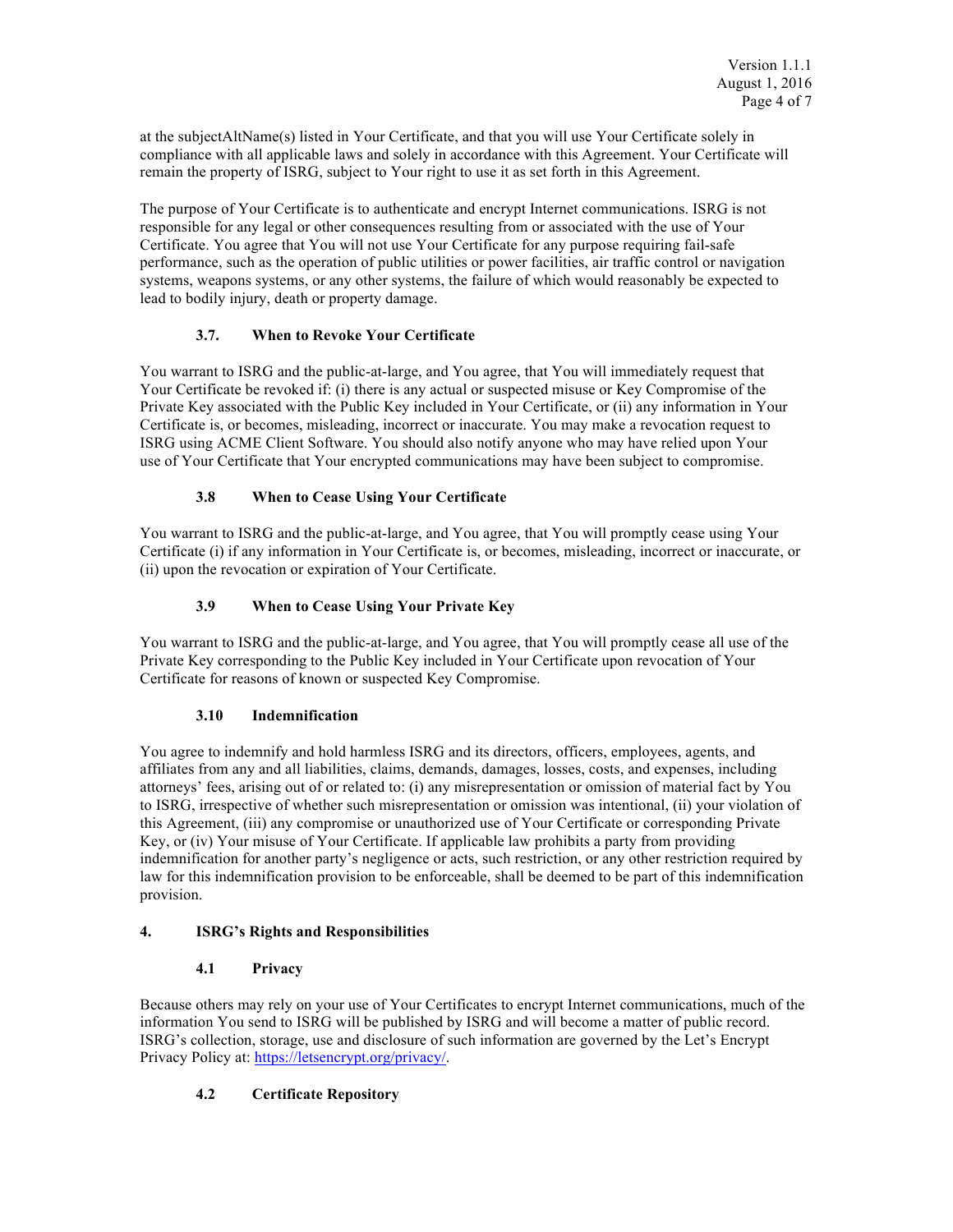During the term of the Agreement, ISRG will operate and maintain a secure online Repository that is available to authorized relying parties that contains: (i) all past and current Let's Encrypt Certificates (including, as applicable, Your Certificate) and (ii) a CRL or similar online database indicating whether Let's Encrypt Certificates are valid, suspended, and/or revoked. ISRG will publish Your Certificate in the Repository and will indicate whether it is valid, suspended, revoked, and/or expired. ISRG will allow the public to access this information.

#### **4.3 Suspension and Revocation**

You acknowledge and accept that ISRG may immediately suspend Your Certificate if any party notifies ISRG that Your Certificate is invalid or has been compromised. ISRG will determine, in its sole discretion, whether to revoke Your Certificate. If You or Your agent requests that Your Certificate be revoked, ISRG will revoke Your Certificate and update the Repository as soon as practical. If a request for revocation is signed by your Private Key, then ISRG will automatically deem the request to be valid. You also acknowledge and accept that ISRG may, without advance notice, immediately revoke Your Certificate if ISRG determines, in its sole discretion, that: (i) Your Certificate was not properly issued or was obtained through misrepresentation, concealment, or fraud; (ii) Your Certificate has become, or appears to have become, unreliable; (iii) the security of the Private Key corresponding to Your Certificate has been or may be stolen, lost, or otherwise compromised, or subject to unauthorized use; (iv) any information in Your registration with ISRG or Your request for a Let's Encrypt Certificate has changed or has become false or misleading; (v) You have violated any applicable law, agreement (including this Agreement), or other obligation; (vi) Your Certificate is being used, or has been used, to enable any criminal activity (such as phishing attacks, fraud or the distribution of malware); (vii) Your Certificate is being used, or has been used, to intercept the traffic of others; (viii) You request revocation; (ix) ISRG is legally required to revoke Your Certificate pursuant to a valid court order issued by a court of competent jurisdiction; (x) this Agreement has terminated; or (xi) there are other reasonable and lawful grounds for revocation. ISRG will provide notice of revocation via email to the email address of record.

#### **4.4 IMPORTANT DISCLAIMER OF WARRANTIES AND LIMITATION OF LIABILITY**

**EXCEPT AS EXPRESSLY SET FORTH IN ISRG'S CERTIFICATE POLICY AND CERTIFICATE PRACTICE STATEMENT, LET'S ENCRYPT CERTIFICATES AND SERVICES ARE PROVIDED "AS-IS" AND ISRG DISCLAIMS ANY AND ALL WARRANTIES OF ANY TYPE, WHETHER EXPRESS OR IMPLIED, INCLUDING AND WITHOUT LIMITATION ANY IMPLIED WARRANTY OF TITLE, NON-INFRINGEMENT, MERCHANTABILITY, OR FITNESS FOR A PARTICULAR PURPOSE, IN CONNECTION WITH ANY ISRG SERVICE OR LET'S ENCRYPT CERTIFICATE.**

**BECAUSE LET'S ENCRYPT CERTIFICATES ARE ISSUED FREE-OF-CHARGE AS A PUBLIC SERVICE, ISRG CANNOT ACCEPT ANY LIABILITY FOR ANY LOSS, HARM, CLAIM, OR ATTORNEY'S FEES IN CONNECTION WITH SUCH CERTIFICATES. ACCORDINGLY, YOU AGREE THAT ISRG WILL NOT BE LIABLE FOR ANY DAMAGES, ATTORNEY'S FEES, OR RECOVERY, REGARDLESS OF WHETHER SUCH DAMAGES ARE DIRECT, CONSEQUENTIAL, INDIRECT, INCIDENTAL, SPECIAL, EXEMPLARY, PUNITIVE, OR COMPENSATORY, EVEN IF ISRG HAS BEEN ADVISED OF THE POSSIBILITY OF SUCH DAMAGES. THIS LIMITATION ON LIABILITY APPLIES IRRESPECTIVE OF THE THEORY OF LIABILITY, I.E., WHETHER THE THEORY OF LIABILITY IS BASED UPON CONTRACT, WARRANTY, INDEMNIFICATION, CONTRIBUTION, TORT, EQUITY, STATUTE OR REGULATION, COMMON LAW, OR ANY OTHER SOURCE OF LAW, STANDARD OF CARE, CATEGORY OF CLAIM, NOTION OF FAULT OR RESPONSIBILITY, OR THEORY OF RECOVERY. THE PARTIES AGREE THAT THIS DISCLAIMER IS INTENDED TO BE CONSTRUED TO THE FULLEST EXTENT ALLOWED BY APPLICABLE LAW.**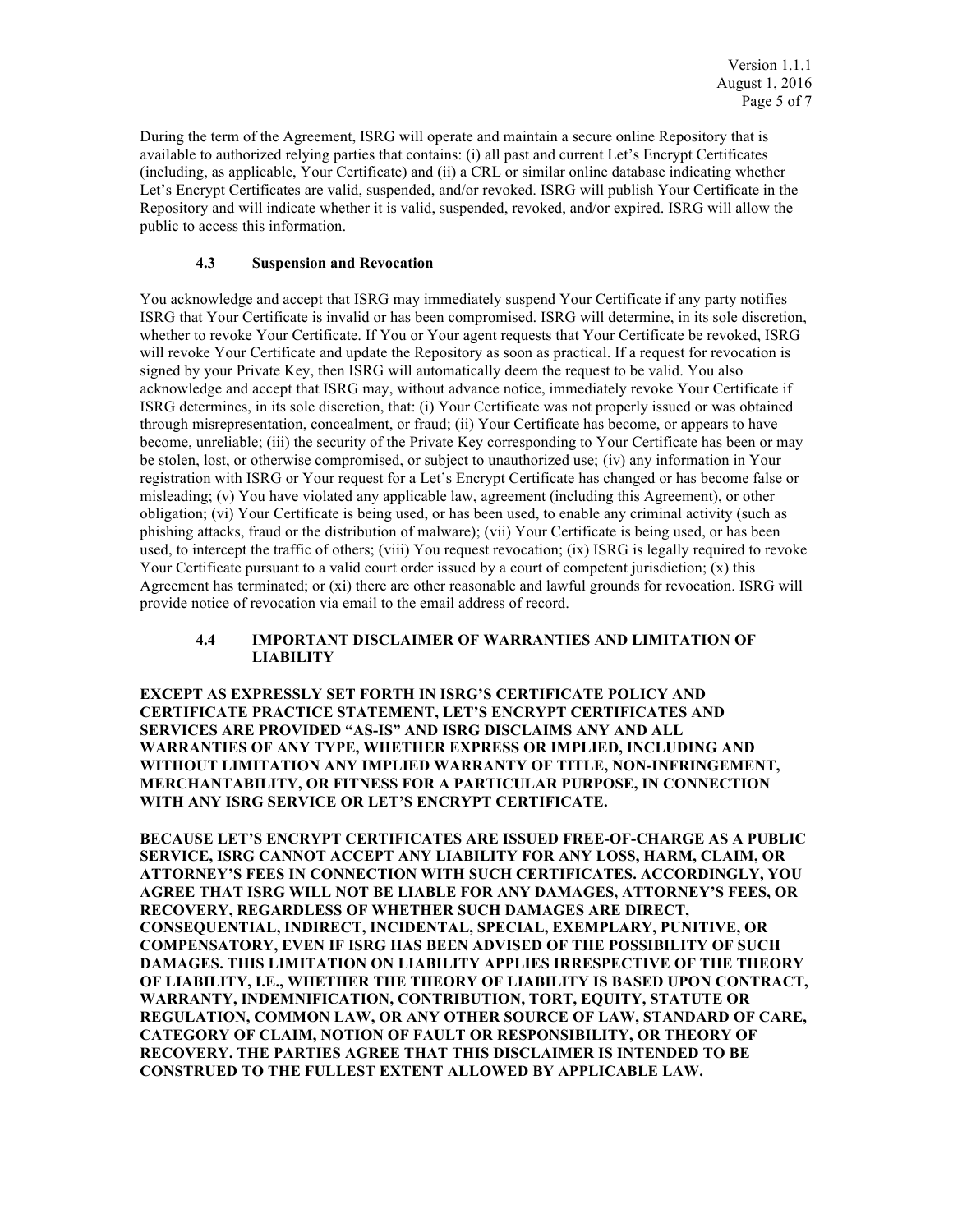**BY WAY OF FURTHER EXPLANATION REGARDING THE SCOPE OF THE DISCLAIMER, AND WITHOUT WAIVING OR LIMITING THE FOREGOING IN ANY WAY, ISRG DOES NOT MAKE, AND ISRG EXPRESSLY DISCLAIMS, ANY WARRANTY REGARDING ITS RIGHT TO USE ANY TECHNOLOGY, INVENTION, TECHNICAL DESIGN, PROCESS, OR BUSINESS METHOD USED IN EITHER ISSUING LET'S ENCRYPT CERTIFICATES OR PROVIDING ANY OF ISRG'S SERVICES. YOU AFFIRMATIVELY AND EXPRESSLY WAIVE THE RIGHT TO HOLD ISRG RESPONSIBLE IN ANY WAY, OR SEEK INDEMNIFICATION AGAINST ISRG, FOR ANY INFRINGEMENT OF INTELLECTUAL PROPERTY RIGHTS, INCLUDING PATENT, TRADEMARK, TRADE SECRET, OR COPYRIGHT.**

## **5. Additional Terms**

#### **5.1 Governing Law**

The parties agree that the laws of the State of California govern this Agreement, irrespective of California's choice of law and conflicts of law principles.

#### **5.2. Choice of Forum**

Any claim, suit or proceeding arising out of this Agreement must be brought in a state or federal court located in San Jose, California.

#### **5.3 Limitation on Claims against ISRG**

Any claim, suit or proceeding against ISRG arising out of this Agreement must be commenced within one year of any alleged harm, loss, or wrongful act having occurred.

### **5.4 No Third-Party Beneficiary**

This Agreement does not create rights in favor of any third parties. Furthermore, it is the express intent of the parties that this Agreement shall not be construed to confer any rights on any third party.

#### **5.5 Entire Agreement**

This Agreement, together with any documents incorporated by reference in any of the foregoing, constitutes the entire Agreement between You and ISRG concerning the subject matter hereof.

#### **5.6 Amendment**

ISRG may modify this Agreement from time to time. Each modified version of this Agreement will be posted to ISRG's Let's Encrypt website (letsencrypt.org) at least fourteen (14) days before it becomes effective. If such new version contains material changes and You have provided ISRG with an email address, ISRG will send an email to such address notifying You of such new version at least fourteen (14) days before it becomes effective. In addition, major changes will be flagged with a new Subscriber Agreement version number in the ACME protocol, so You may be able to configure Your ACME Client Software to notify You of such changes.

#### **5.7 Severability**

If any provision of this Agreement is found to be invalid, unenforceable, or contrary to law, then the Agreement will be deemed amended by modifying such provision to the extent necessary to make it valid and enforceable while preserving its intent or, if that is not possible, by striking the provision and enforcing the remainder of this Agreement.